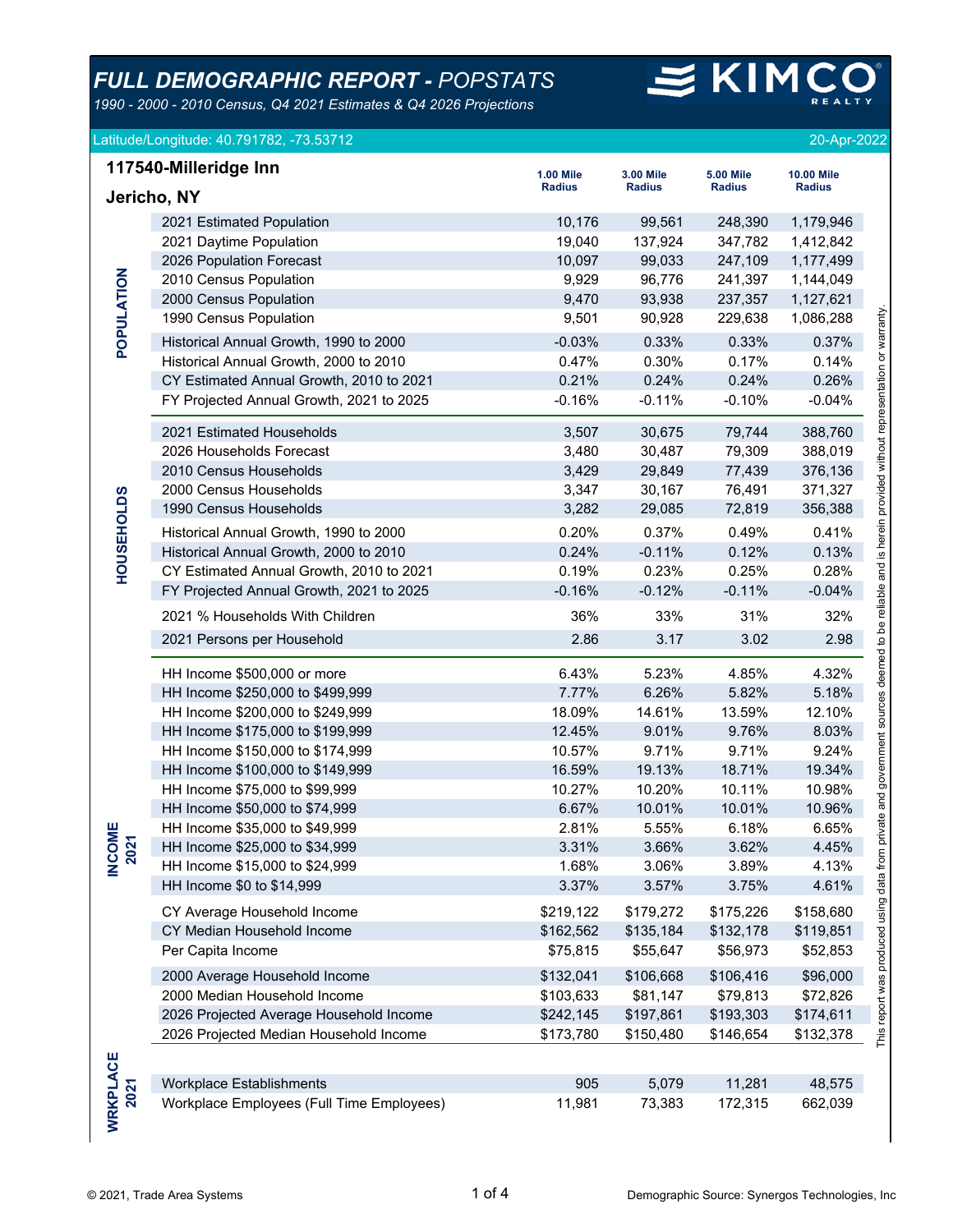*1990 - 2000 - 2010 Census, Q4 2021 Estimates & Q4 2026 Projections*

# $\leq$  KIM

#### Latitude/Longitude: 40.791782, -73.53712 20-Apr-2022

|                             | Jericho, NY                          | <b>Radius</b> | <b>Radius</b> | Radius  | Radius    |
|-----------------------------|--------------------------------------|---------------|---------------|---------|-----------|
|                             |                                      |               |               |         |           |
|                             | Count of Pop 0 to 4 years            | 433           | 4,980         | 12,100  | 59,816    |
|                             | Count of Pop 5 to 14 years           | 798           | 9,166         | 22,257  | 111,785   |
|                             | Count of Pop 14 to 22 years          | 990           | 10,421        | 25,690  | 121,689   |
|                             | Count of Pop 22 to 30 years          | 1,396         | 12,021        | 29,596  | 132,485   |
|                             | Count of Pop 30 to 45 years          | 1,258         | 15,901        | 39,256  | 191,959   |
|                             | Count of Pop 45 to 60 years          | 1,974         | 19,469        | 48,690  | 235,205   |
|                             | Count of Pop 60 to 75 years          | 2,399         | 19,674        | 49,743  | 227,640   |
|                             | Count of Pop 75+ years               | 928           | 7,929         | 21,058  | 99,366    |
| <b>BY AGE 2021</b>          | Population 0 to 4 Years              | 4.25%         | 5.00%         | 4.87%   | 5.07%     |
| POPULATION                  | Population 5 to 13 Years             | 7.85%         | 9.21%         | 8.96%   | 9.47%     |
|                             | Population 14 to 21 Years            | 9.73%         | 10.47%        | 10.34%  | 10.31%    |
|                             | Population 22 to 29 Years            | 13.72%        | 12.07%        | 11.92%  | 11.23%    |
|                             | Population 30 to 44 Years            | 12.36%        | 15.97%        | 15.80%  | 16.27%    |
|                             | Population 45 to 59 Years            | 19.39%        | 19.55%        | 19.60%  | 19.93%    |
|                             | Population 60 to 74 Years            | 23.58%        | 19.76%        | 20.03%  | 19.29%    |
|                             | Population 74 Years Plus             | 9.12%         | 7.96%         | 8.48%   | 8.42%     |
|                             | Median Age                           | 47.4          | 42.3          | 43.1    | 42.7      |
|                             |                                      |               |               |         |           |
| <b>GENDER</b><br>2021       | <b>Male Population</b>               | 4,907         | 48,776        | 121,709 | 573,978   |
|                             | <b>Female Population</b>             | 5,269         | 50,785        | 126,681 | 605,968   |
|                             | 2021 Estimated Population            | 10,176        | 99,561        | 248,390 | 1,179,946 |
| <b>RACE 2021</b>            | White                                | 65.83%        | 61.82%        | 71.75%  | 70.05%    |
|                             | <b>Black or African American</b>     | 2.09%         | 9.08%         | 5.69%   | 11.00%    |
|                             | Asian or Pacific Islander            | 28.89%        | 19.91%        | 14.53%  | 9.27%     |
|                             | <b>Other Races</b>                   | 3.19%         | 9.19%         | 8.04%   | 9.69%     |
|                             | 2021 Hispanic Population             | 336           | 13,712        | 32,179  | 190,002   |
|                             | 2021 Hispanic Population %           | 3.30%         | 13.77%        | 12.95%  | 16.10%    |
| HISPANIC                    | 2026 Hispanic Population Forecast    | 357           | 13,659        | 32,037  | 191,422   |
|                             | 2026 Hispanic Population % Forecast  | 3.53%         | 13.79%        | 12.96%  | 16.26%    |
|                             | 2000 Hispanic Population %           | 2.45%         | 9.70%         | 8.56%   | 10.07%    |
|                             | 1990 Hispanic Population %           | 2.53%         | 4.32%         | 4.18%   | 5.65%     |
|                             | Adult Population (25 Years or Older) | 7,377         | 69,992        | 176,180 | 834,262   |
|                             | Elementary                           | 2.11%         | 4.61%         | 4.11%   | 5.08%     |
|                             | Some High School                     | 1.72%         | 4.31%         | 3.96%   | 4.10%     |
| EDUCATION<br>(AGE 25+) 2021 | <b>High School Graduate</b>          | 10.46%        | 20.15%        | 21.46%  | 22.84%    |
|                             | Some College                         | 8.84%         | 12.56%        | 13.47%  | 14.44%    |
|                             | <b>Associates Degree</b>             | 5.87%         | 7.22%         | 7.34%   | 7.71%     |
|                             | <b>Bachelors Degree</b>              | 37.12%        | 28.11%        | 27.23%  | 25.01%    |
|                             | Graduate Degree                      | 33.87%        | 23.05%        | 22.43%  | 20.82%    |
|                             | % College (4+)                       | 70.99%        | 51.16%        | 49.66%  | 45.83%    |
|                             | <b>Total Housing Units</b>           | 3,644         | 31,719        | 82,457  | 405,522   |
|                             | <b>Owner Occupied Percent</b>        | 82.36%        | 82.42%        | 82.85%  | 77.39%    |
| 2021                        | <b>Renter Occupied Percent</b>       | 13.90%        | 14.29%        | 13.86%  | 18.47%    |
| <b>HOUSING</b>              | Vacant Housing Percent               | 3.74%         | 3.29%         | 3.29%   | 4.13%     |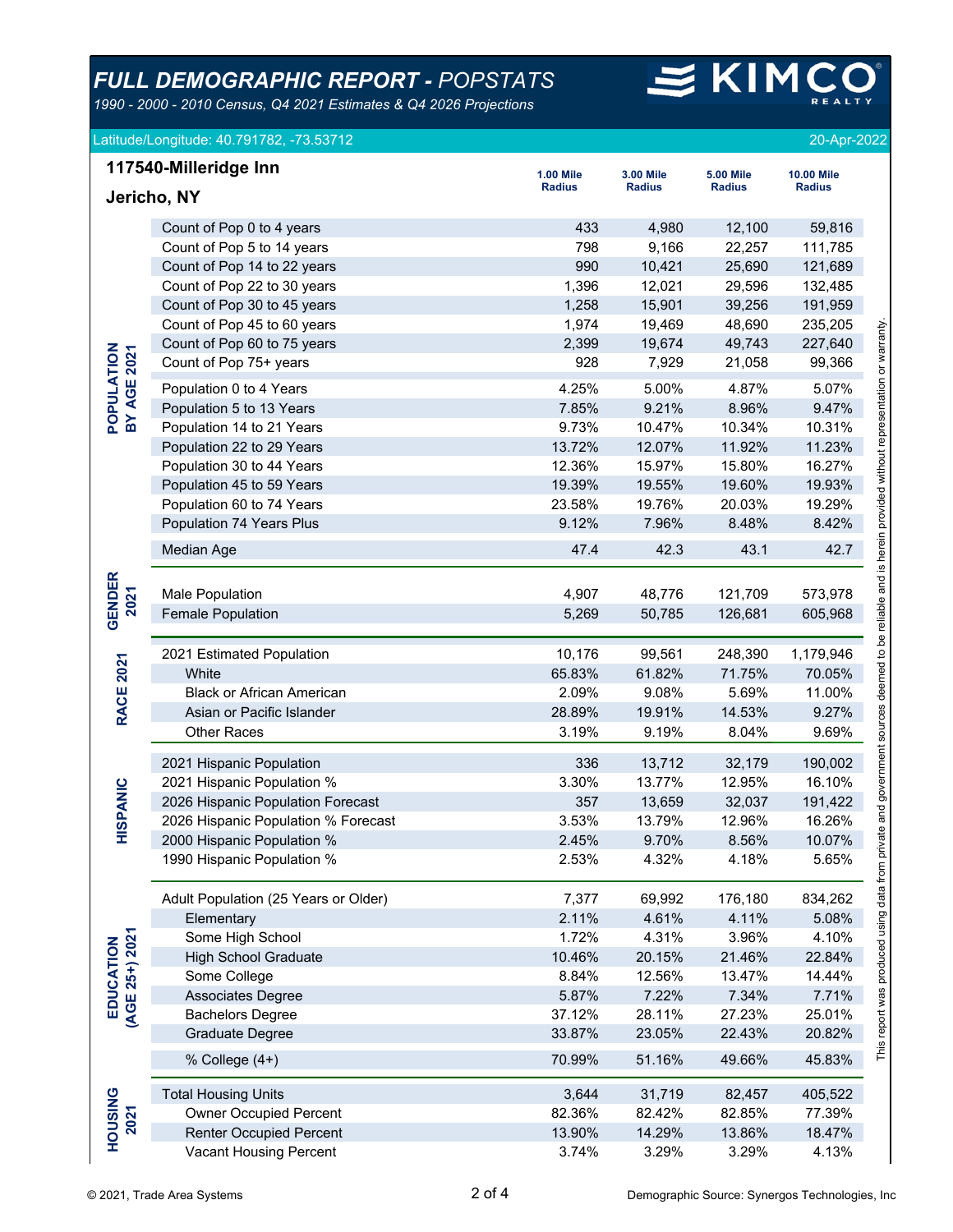*1990 - 2000 - 2010 Census, Q4 2021 Estimates & Q4 2026 Projections*

### $\leq$  KIM **REALTY**

|                                     | Latitude/Longitude: 40.791782, -73.53712 |                  |               |                  | 20-Apr-2022       |           |
|-------------------------------------|------------------------------------------|------------------|---------------|------------------|-------------------|-----------|
|                                     | 117540-Milleridge Inn                    | <b>1.00 Mile</b> | 3.00 Mile     | <b>5.00 Mile</b> | <b>10.00 Mile</b> |           |
| Jericho, NY                         | <b>Radius</b>                            | <b>Radius</b>    | <b>Radius</b> | <b>Radius</b>    |                   |           |
|                                     | Homes Built 2010 or later                | 0.01%            | 0.29%         | 0.15%            | 0.12%             |           |
|                                     | Homes Built 2000 to 2009                 | 1.93%            | 1.98%         | 4.04%            | 4.14%             |           |
|                                     | Homes Built 1990 to 1999                 | 1.31%            | 2.31%         | 3.86%            | 3.49%             |           |
|                                     | Homes Built 1980 to 1989                 | 17.65%           | 5.86%         | 5.48%            | 4.48%             |           |
| <b>HOMES BUILT<br/>BY YEAR 2021</b> | Homes Built 1970 to 1979                 | 4.91%            | 5.68%         | 5.40%            | 6.60%             |           |
|                                     | Homes Built 1960 to 1979                 | 23.41%           | 14.11%        | 12.47%           | 13.10%            | warranty. |
|                                     | Homes Built 1950 to 1959                 | 45.01%           | 56.48%        | 49.76%           | 37.92%            | ৯         |
|                                     | Homes Built 1940 to 1949                 | 1.20%            | 7.04%         | 12.33%           | 13.43%            | tation    |
|                                     | Homes Built 1939 or earlier              | 4.57%            | 6 26%         | 6.51%            | 16 71%            |           |

| <b>HOMES BUILT</b>                          | Homes Built 1990 to 1999                                                            | 1.31%       | 2.31%     | 3.86%                                          | 3.49%     |
|---------------------------------------------|-------------------------------------------------------------------------------------|-------------|-----------|------------------------------------------------|-----------|
| <b>BY YEAR 2021</b>                         | Homes Built 1980 to 1989                                                            | 17.65%      | 5.86%     | 5.48%                                          | 4.48%     |
|                                             | Homes Built 1970 to 1979                                                            | 4.91%       | 5.68%     | 5.40%                                          | 6.60%     |
|                                             | Homes Built 1960 to 1979                                                            | 23.41%      | 14.11%    | 12.47%                                         | 13.10%    |
|                                             | Homes Built 1950 to 1959                                                            | 45.01%      | 56.48%    | 49.76%                                         | 37.92%    |
|                                             | Homes Built 1940 to 1949                                                            | 1.20%       | 7.04%     | 12.33%                                         | 13.43%    |
|                                             | Homes Built 1939 or earlier                                                         | 4.57%       | 6.26%     | 6.51%                                          | 16.71%    |
|                                             | Property Value \$1,000,000 or more                                                  | 46.83%      | 16.89%    | 15.12%                                         | 15.57%    |
|                                             | Property Value \$750,000 to \$999,999                                               | 23.50%      | 27.34%    | 23.53%                                         | 21.22%    |
|                                             | Property Value \$500,000 to \$749,999                                               | 11.94%      | 32.97%    | 34.97%                                         | 34.38%    |
|                                             | Property Value \$400,000 to \$499,999                                               | 1.54%       | 9.33%     | 11.10%                                         | 12.05%    |
|                                             | Property Value \$300,000 to \$399,999                                               | 0.58%       | 2.45%     | 3.38%                                          | 5.06%     |
|                                             | Property Value \$200,000 to \$299,999                                               | 0.37%       | 1.27%     | 2.29%                                          | 2.46%     |
|                                             | Property Value \$150,000 to \$199,999                                               | 0.24%       | 0.24%     | 0.26%                                          | 0.47%     |
|                                             | Property Value \$100,000 to \$149,999                                               | 0.19%       | 0.30%     | 0.33%                                          | 0.43%     |
|                                             | Property Value \$60,000 to \$99,999                                                 | 0.25%       | 0.35%     | 0.32%                                          | 0.39%     |
|                                             | Property Value \$40,000 to \$59,999                                                 | 0.00%       | 0.16%     | 0.20%                                          | 0.25%     |
| <b>HOME VALUE<br/>(OWNER OCCUPIED) 2021</b> | Property Value \$0 to \$39,999                                                      | 0.29%       | 0.36%     | 0.34%                                          | 0.43%     |
|                                             | CY Median Home Value                                                                | \$1,126,802 | \$737,880 | \$698,020                                      | \$680,442 |
|                                             | CY Median Rent per Month (Census 2000)                                              | \$1,376     | \$1,340   | \$1,263                                        | \$973     |
|                                             | Employed Civilian Population 16+ by Occupation                                      | 5,485       | 52,268    | 128,550                                        | 610,682   |
|                                             | Managerial/Executive                                                                | 30.94%      | 20.60%    | 20.25%                                         | 18.37%    |
|                                             | <b>Professional Specialty</b>                                                       | 31.60%      | 27.62%    | 28.10%                                         | 27.70%    |
|                                             | Healthcare Support                                                                  | 1.61%       | 2.04%     | 1.76%                                          | 2.87%     |
|                                             | Sales                                                                               | 15.60%      | 13.42%    | 12.73%                                         | 11.26%    |
|                                             | Office & Administrative Support                                                     | 9.05%       | 11.54%    | 12.79%                                         | 12.18%    |
|                                             | <b>Protective Service</b>                                                           | 1.49%       | 2.04%     | 2.37%                                          | 3.08%     |
|                                             | <b>Food Preparation</b>                                                             | 1.76%       | 3.90%     | 3.68%                                          | 3.89%     |
|                                             | <b>Building Maintenance &amp; Cleaning</b>                                          | 1.23%       | 2.79%     | 2.57%                                          | 3.38%     |
|                                             | Personal Care                                                                       | 1.32%       | 2.81%     | 2.87%                                          | 2.78%     |
|                                             | Farming, Fishing, & Forestry                                                        | 0.00%       | 0.13%     | 0.13%                                          | 0.13%     |
|                                             | Construction                                                                        | 2.47%       | 4.96%     | 5.40%                                          | 6.40%     |
| (EMPLOYED CIVILIANS AGE 16+) 2021           | Production & Transportation                                                         | 2.93%       | 8.14%     | 7.35%                                          | 7.96%     |
|                                             | Percent White Collar                                                                | 88.80%      | 75.23%    | 75.63%                                         | 72.38%    |
|                                             | Percent Blue Collar                                                                 | 11.20%      | 24.77%    | 24.37%                                         | 27.62%    |
|                                             | CY Median Employee Salary                                                           | \$48,233    | \$46,997  | \$46,874                                       | \$47,453  |
|                                             | CY Average Employee Salary                                                          | \$58,853    | \$56,558  | \$56,425                                       | \$57,017  |
|                                             |                                                                                     |             |           |                                                |           |
|                                             | 2000 Census Unemployed (Age 16 and Up)<br>2021 Estimated Unemployed (Age 16 and Up) | 132         | 1,605     | 4,357                                          | 20,762    |
| <b>MENT</b>                                 |                                                                                     | 341         | 2,436     | 5,762                                          | 26,309    |
|                                             | 2021 Estimated Unemployed Rate (Age 16 and Up)                                      | 5.61%       | 4.49%     | 4.30%                                          | 4.11%     |
| UNEMPLOY-                                   |                                                                                     |             |           |                                                |           |
|                                             | 3 of 4<br>© 2021, Trade Area Systems                                                |             |           | Demographic Source: Synergos Technologies, Inc |           |